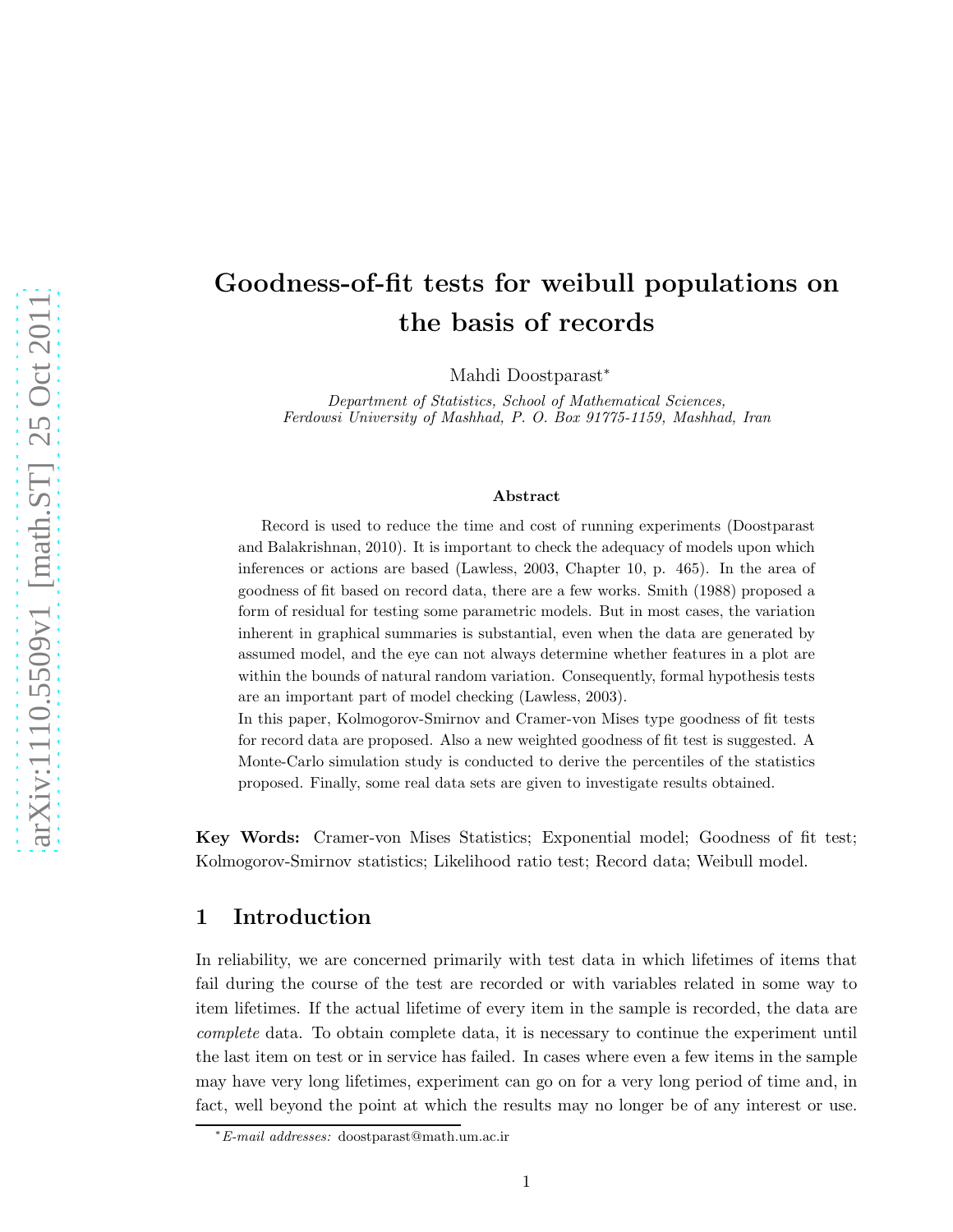In such situations, it may be desirable to terminate the study prior to failure of all items under test. When observation is discontinued prior to all items having failed, we obtain the so-called *censored* data. There are a variety of forms of censored data that arise in practice; See, for example, Balakrishnan and Cohen (1991) and Cohen (1991).

A form of censored data that is often encountered in applications is the so-called *record* data. As pointed out by Gulati and Padgett (1995), often, in industrial testing, meteorological data, and some other situations, measurements may be made sequentially and only values smaller (or larger) than all previous ones are recorded. Such data may be represented by  $(\mathbf{r},\mathbf{k}) := (r_1,k_1,r_2,k_2,\cdots,r_m,k_m)$ , where  $r_i$  is the *i*-th record value meaning new minimum (or maximum) and  $k_i$  is the number of trials following the observation of  $r_i$  that are needed to obtain a new record value (or to exhaust the available observation). There are two sampling schemes for generating such a record-breaking data:

- (*Inverse sampling scheme*) Items are presented sequentially and sampling is terminated when the m-th minimum is observed. In this case, the total number of items sampled is a random number, and  $K_m$  is defined to be one for convenience;
- (*Random sampling scheme*) A random sample  $Y_1, \dots, Y_n$  is examined sequentially and successive minimum values are recorded. In this setting, we have  $N^{(n)}$ , the number of records obtained, to be random and, given a value of m, we have in this case  $\sum_{i=1}^{m} K_i = n$ .

A random variable X is said to have an exponential distribution, denoted by  $X \sim$  $Exp(\sigma)$ , if its cumulative distribution function (cdf) is

$$
F(x; \sigma) = 1 - \exp\left\{-\left(\frac{x}{\sigma}\right)\right\}, \quad x \ge 0, \quad \sigma > 0,
$$
\n(1)

and the probability density function (pdf) is

$$
f(x; \sigma) = \frac{1}{\sigma} \exp\left\{-\left(\frac{x}{\sigma}\right)\right\}, \quad x \ge 0, \quad \sigma > 0.
$$
 (2)

The exponential distribution is commonly used in many applied problems. Such a exponential distribution is a natural model while studying a variable that can take on only positive values such as lifetime of units. In some situations, the Weibull distribution is more suitable than the exponential distributions (Nelson, 1985). The Weibull cdf, denoted by  $W(\alpha, \sigma)$ , is

<span id="page-1-0"></span>
$$
F(x; \alpha, \sigma) = 1 - \exp\left\{-\left(\frac{x}{\sigma}\right)^{\alpha}\right\}, \quad \alpha > 0, \quad \sigma > 0,
$$
\n(3)

and hence with pdf

<span id="page-1-1"></span>
$$
f(x; \alpha, \sigma) = \frac{\alpha x^{\alpha - 1}}{\sigma^{\alpha}} \exp\left\{-\left(\frac{x}{\sigma}\right)^{\alpha}\right\}, \quad \alpha > 0, \quad \sigma > 0.
$$
 (4)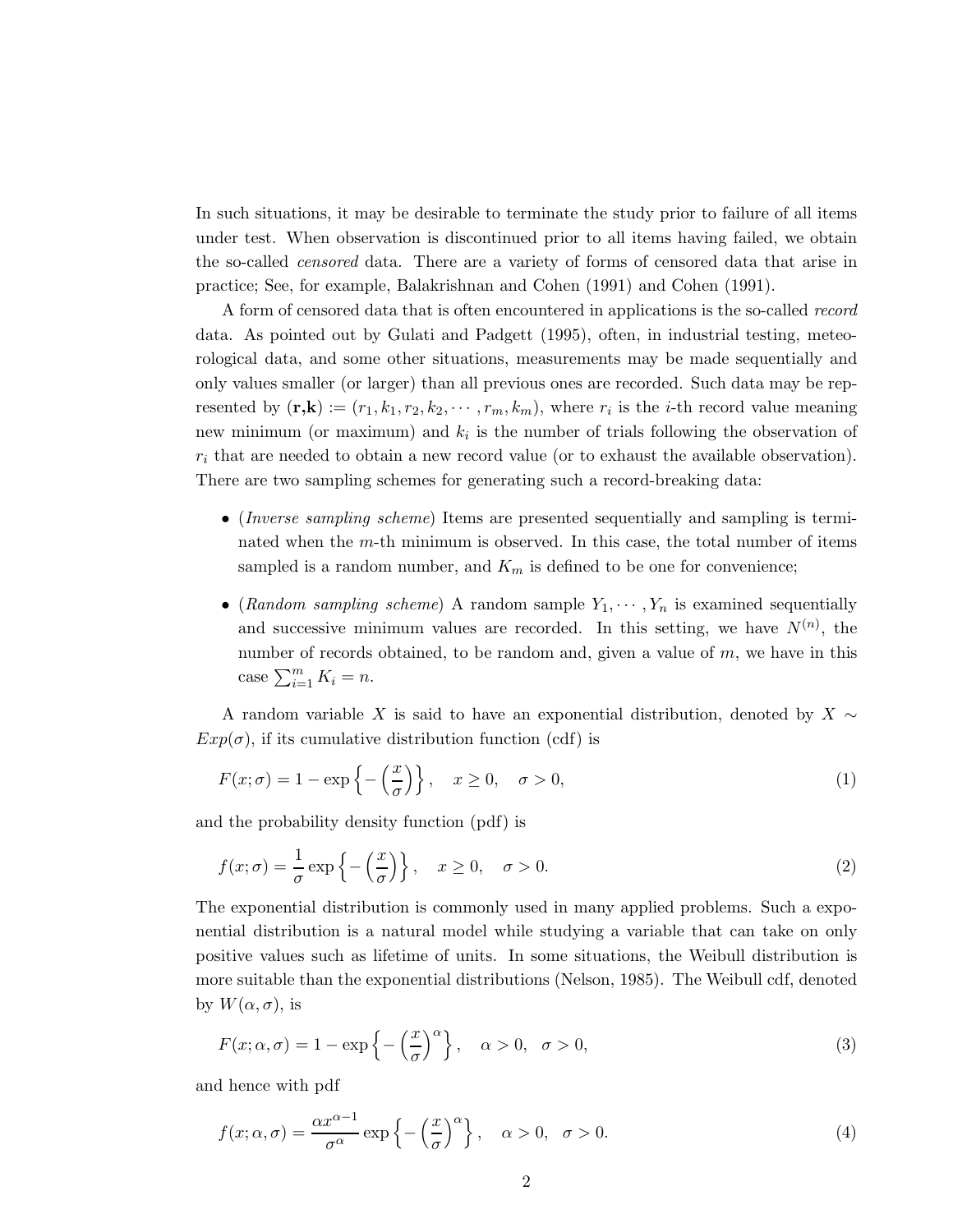The scale parameter  $\sigma$  is called the characteristic life because it is always 63.2-th percentile. It determines the spread and has the same units as failure times, for example hours, months, cycles, and so forth. Parameter  $\alpha$  is a unitless pure number and determines the shape of the distribution. For  $\alpha = 1$ , the Weibull distribution is the exponential distribution. The Weibull distribution appears very frequent in practical problems when we observe data representing minimal values. For example, the life of a capacitor is determined by shortest-lived portion of dielectric. For many parent populations with limited left tail, the limit of the minimum of independent samples converges to a Weibull distribution (Lawless, 2003). Researchers often like to make parametric assumptions on the underlying distribution. With this in mind, estimation of the mean of an exponential distribution based on record data has been treated by Samaniego and Whitaker (1986) and Doostparast (2009). Hoinkes and Padgett (1994) obtained the ML estimators from record-breaking data in this model.

As pointed out by Lawless (2003, Chapter 10, p. 465), it is important to check the adequacy of models upon which inferences or actions are based. In the area of goodness of fit based on record data, there is a lack of published literature. But, there are a few works in this direction. However, informal methods of model checking emphasize graphical procedures such as probability and residual plots, Smith (1988) proposed a form of residual for testing some parametric models. But in most cases, the variation inherent in graphical summaries is substantial, even when the data are generated by assumed model, and the eye can not always determine whether features in a plot are within the bounds of natural random variation. Consequently, formal hypothesis tests are an important part of model checking.

Motivated by this, the aim of this paper is to provide some methods for model checking on the basis of records. Specifically, suppose that the record data  $\{R_1, K_1, \cdots, R_m, K_m\}$ are coming from a population with parent cdf  $F(.)$ . We consider testing

$$
H_0: F(x) = 1 - \exp\left\{-\left(\frac{x}{\sigma}\right)^{\alpha}\right\}, \quad \forall \quad x \in (0, +\infty).
$$
 (5)

where  $\alpha$  and  $\sigma$  may be unknown positive constants. In other word, is the weibull model adequate to fit the data? Therefore, the rest of this article is organized as follows. Since weibull model has a wide variety application, in Section 2, maximum likelihood estimate (MLE) of the unknown parameters in Weibull model are obtained. In Section 3, explicit expression for Kolmogorov-Smirnov (K-S) and Cramer-Misses (C-M) goodness of fit tests is derived and we proposed a new modified goodness of fit test which is more suitable than the K-S and C-M statistics for records. Critical values of these statistics are obtained by a simulation study. In Section 4, Exponential model is considered and goodness of fit test for exponential model against the alternative weibull model is obtained. Finally, some numerical examples are given to investigate results obtained.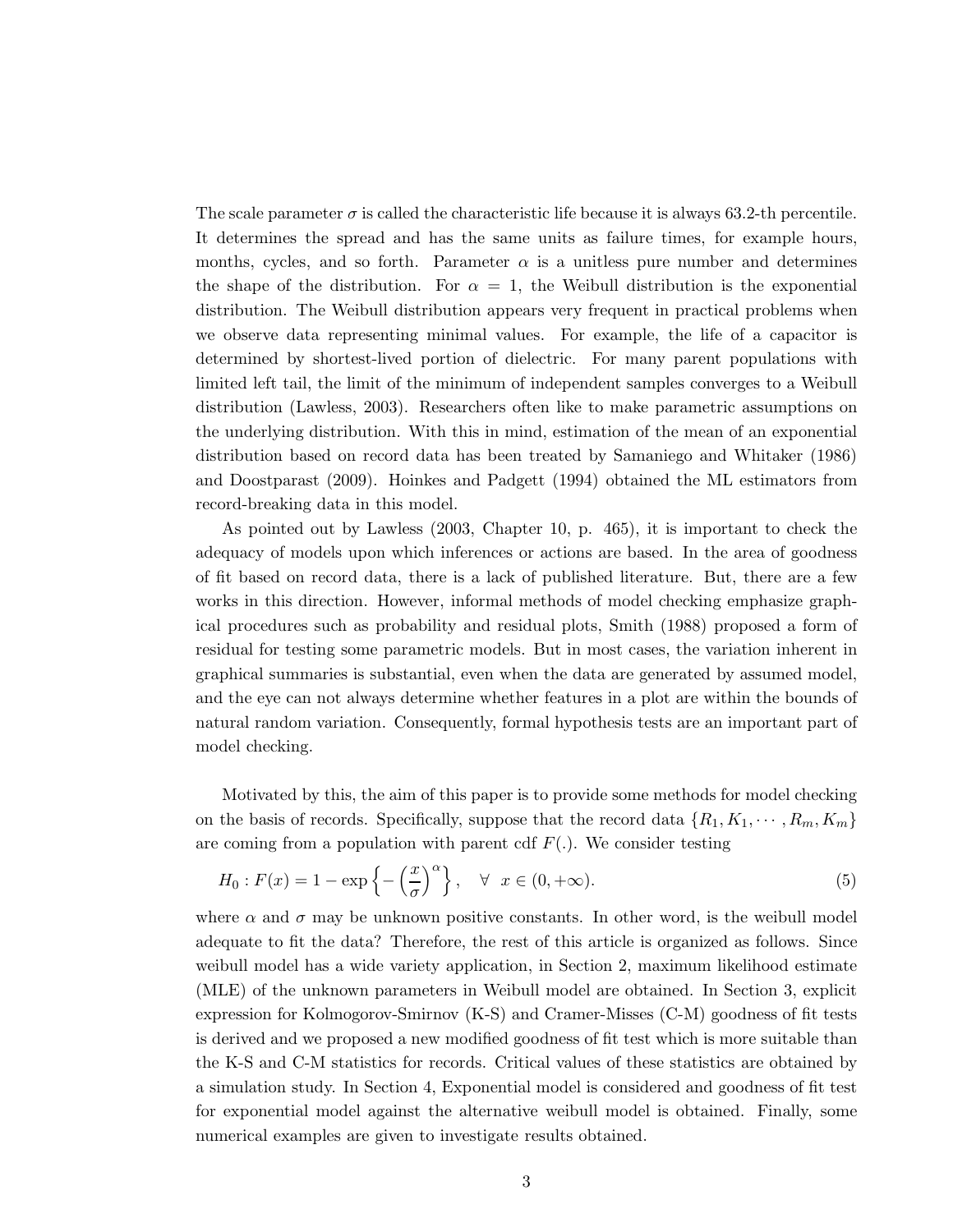# 2 Fitting a Weibull model

It can be shown that, the likelihood function for the two sampling schemes is given by

$$
L(\theta) \equiv \prod_{i=1}^{m} f(r_i) \left\{ 1 - F(r_i) \right\}^{k_i - 1}, \quad 0 < r_m < \dots < r_2 < r_1. \tag{6}
$$

Let us assume that the sequence  $\{R_1, K_1, \cdots, R_m, K_m\}$  are coming from  $W(\alpha, \sigma)$ -model. The corresponding likelihood function under either random or inversely sampling is obtained as

<span id="page-3-3"></span>
$$
L(\theta) \equiv \frac{\alpha^m}{\sigma^{m\alpha}} \left\{ \prod_{i=1}^m r_i \right\}^{\alpha - 1} \exp \left\{ -\frac{1}{\sigma^{\alpha}} \sum_{i=1}^m k_i r_i^{\alpha} \right\}.
$$
 (7)

After taking logarithm, we have

<span id="page-3-0"></span>
$$
l(\theta) \equiv m \log(\alpha) - m\alpha \log(\sigma) + (\alpha - 1) \sum_{i=1}^{m} \log(r_i) - \frac{1}{\sigma^{\alpha}} \sum_{i=1}^{m} k_i r_i^{\alpha}.
$$
 (8)

Through this paper "log" denotes natural logarithm. One can easily show that, the max-imum of [\(8\)](#page-3-0) for  $m \geq 2$ , by taking derivatives, is obtained from solving the equations

<span id="page-3-2"></span>
$$
\sigma = \left\{ \frac{1}{m} \sum_{i=1}^{m} k_i r_i^{\alpha} \right\}^{1/\alpha},\tag{9}
$$

<span id="page-3-1"></span>and

$$
h(\alpha) = \frac{1}{m} \sum_{i=1}^{m} \ln r_i,
$$
\n(10)

where

$$
h(\alpha)=\frac{\sum_{i=1}^m k_i r_i^\alpha \ln r_i}{\sum_{i=1}^m k_i r_i^\alpha}-\frac{1}{\alpha}.
$$

The equation [\(10\)](#page-3-1) cannot be solved explicitly and hence the MLEs must be found by numerical methods. These equations is similar with equations  $(6.2)$  and  $(6.3)$  of Lehmann and Casella (1998, Ch. 6, p. 468). Hence, one can show that these equations have a unique solution.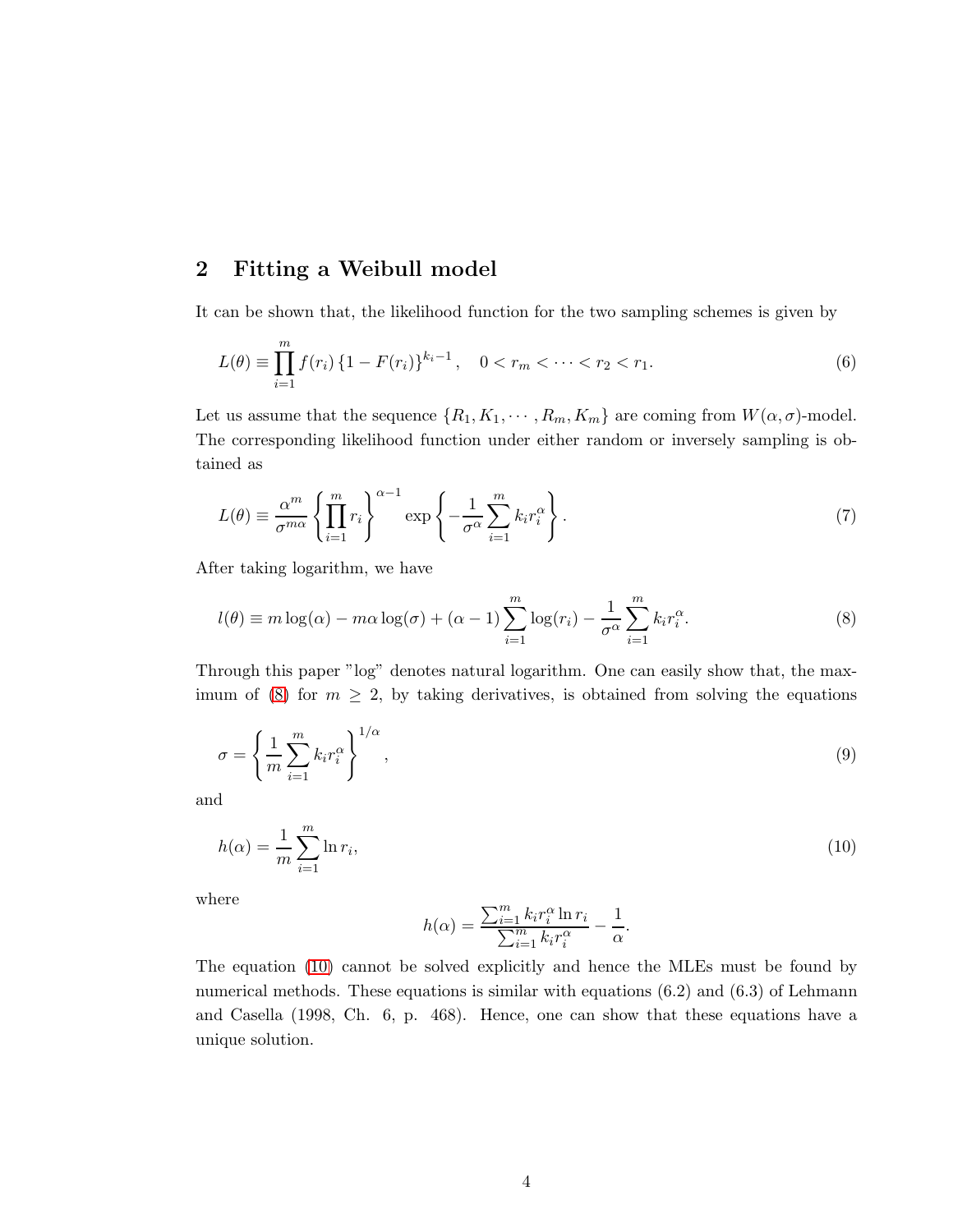## <span id="page-4-2"></span>3 GOF for weibull model

GOF tests can be based on the approaches of comparison of parametric estimates with nonparametric counterparts. Two well known examples are the Kolmogorov-Smirnov (K-S) and the Cramer-von Mises (C-M) statistics defined by

$$
\hat{D}_n = \sup_{-\infty < x < +\infty} |\hat{F}(x) - F_0(x)|,\tag{11}
$$

<span id="page-4-1"></span>and

$$
\hat{W}_n^2 = n \int_{-\infty}^{+\infty} \left\{ \hat{F}(x) - F_0(x) \right\}^2 dF_0(x),\tag{12}
$$

respectively, where  $F_0(x)$  is the hypothesized model while  $\hat{F}(x)$  is the corresponding nonparametric maximum likelihood estimation (NPMLE). On the basis of record data, arising from a random sample with size n, Samaniego and Whitaker  $(1988)$  obtained NPMLE of survival function  $\bar{F}(x) := 1 - F(x)$  as

<span id="page-4-0"></span>
$$
\hat{F}(x) = \prod_{i:r_{(i)} \le x} \frac{\sum_{j=i}^{m} k_{(j)} - 1}{\sum_{j=i}^{m} k_{(j)}},
$$
\n(13)

where  $r_{(0)} \equiv 0$  and  $r_{(1)} < r_{(2)} < \cdots < r_{(m)}$  are the observed record values, ordered from smallest to largest and  $\{k_{(i)}\}$  are the induced order statistics corresponding to the ordered record values  $\{r_{(i)}\}$  or  $k_{(i)} = k_{m-i+1}, i = 1, 2, \cdots, m$ . As mentioned by Samaniego and Whitaker (1988), NPMLE in [\(13\)](#page-4-0) will perform poorly when estimating the right tail of the actual distribution, thus we suggest a new GOF statistic as follows

$$
DS_n = n \int_0^{+\infty} \left(\hat{F}(x) - \bar{F}_0(x)\right)^2 \frac{1}{F_0(x)} dF_0(x). \tag{14}
$$

The basic idea for  $DS_n$  is similar with Anderson-Darling statistic and is to measure the distance between  $\hat{F}(x)$  and  $F_0(x)$  in left tail region of  $F_n(x)$  better than C-M statistic in [\(12\)](#page-4-1). One may notice that, on the basis of record data, the statistics  $D_n$ ,  $W_n^2$  and  $DS_n$ are modified so that the supreme and integral are over the range  $y \leq r_1$ . Sufficiently large values of  $D_n$ ,  $W_n^2$  or  $DS_n$  provide evidence against the hypothesized model. To calculate the test statistics, the following Proposition is helpful.

**Proposition 3.1** Let  $R_1, K_1, \cdots, R_m, K_m$  be record data arising from a random sample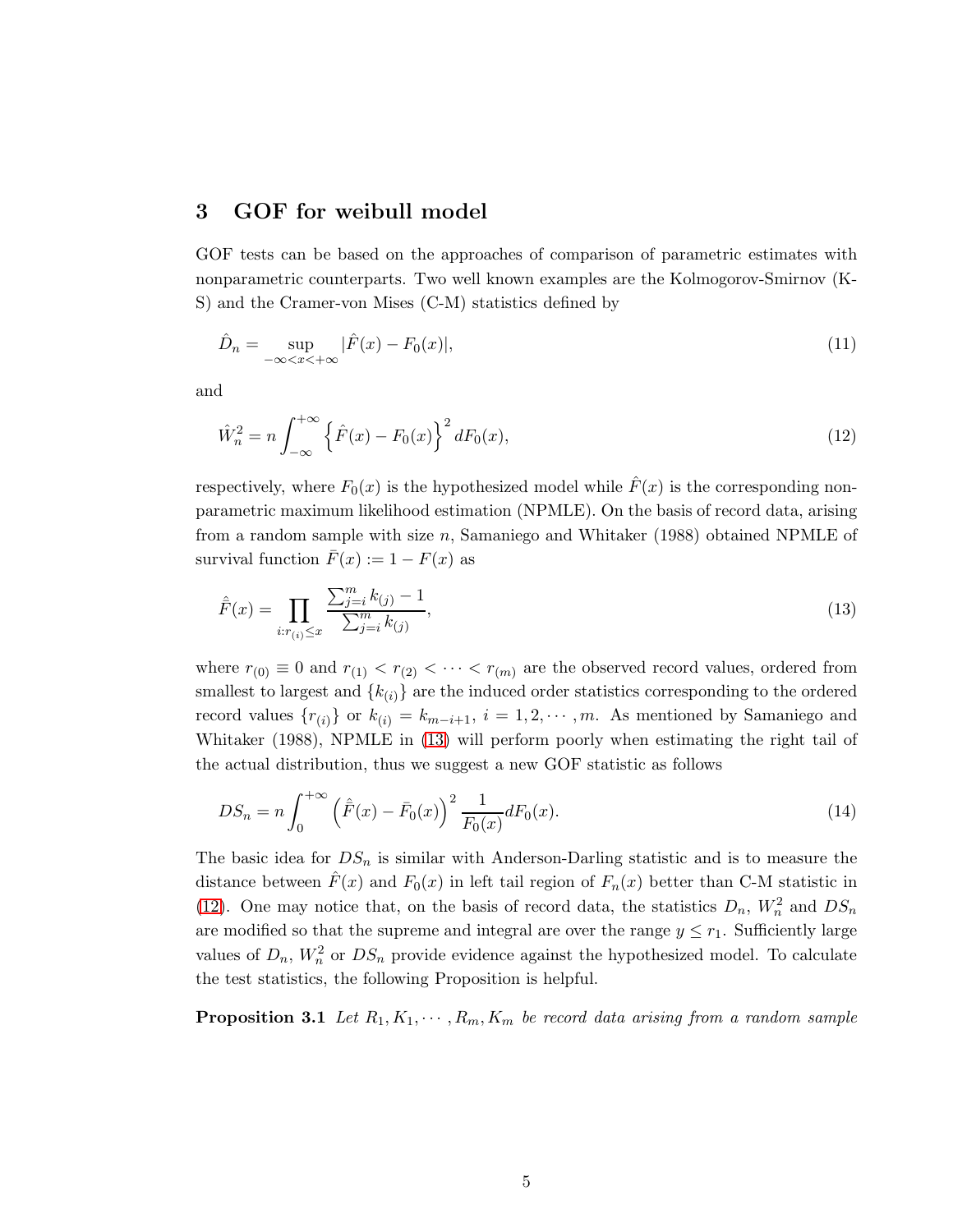with size *n*. Then the statistics  $D_n$ ,  $W_n^2$  and  $DS_n$  are simplified as

<span id="page-5-0"></span>
$$
D_n = \max_{1 \le i \le n} \left\{ \max \left\{ \hat{\Phi}_1 \cdots \hat{\Phi}_{i-1} - \hat{F}_0(r_{(i)}), \hat{F}_0(r_{(i)}) - \hat{\Phi}_1 \cdots \hat{\Phi}_i \right\} \right\},
$$
(15)

$$
W_n^2 = \frac{n}{3} \sum_{i=1}^{m+1} \left\{ \left[ \hat{\Phi}_1 \cdots \hat{\Phi}_{i-1} - \hat{F}_0(r_{(i)}) \right]^3 - \left[ \hat{\Phi}_1 \cdots \hat{\Phi}_{i-1} - \hat{F}_0(r_{(i-1)}) \right]^3 \right\},\tag{16}
$$

*and*

$$
DS_n = n \left[ \sum_{i=1}^{m+1} \left\{ \left[ \hat{\Phi}_1 \cdots \hat{\Phi}_{i-1} - 1 \right]^2 \ln \hat{F}_0(r_{(i)}) - \left[ \hat{\Phi}_1 \cdots \hat{\Phi}_{i-1} - 1 \right]^2 \ln \hat{F}_0(r_{(i-1)}) \right\},
$$
  
+2 
$$
\sum_{i=1}^{m+1} \left\{ \left[ \hat{\Phi}_1 \cdots \hat{\Phi}_{i-1} - 1 \right] \hat{F}_0(r_{(i)}) - \left[ \hat{\Phi}_1 \cdots \hat{\Phi}_{i-1} - 1 \right] \hat{F}_0(r_{(i-1)}) \right\} + \frac{1}{2} \right],
$$
(17)

*respectively, where*  $r_{(0)} \equiv 0$ ,  $x_{m+1} \equiv +\infty$  *and for*  $i = 1$ ,  $\hat{\Phi}_1 \cdots \hat{\Phi}_{i-1} = 1$  *and* 

$$
\hat{\Phi}_i = \frac{\sum_{j=i}^m k_{(j)} - 1}{\sum_{j=i}^m k_{(j)}}, \quad 1 \le i \le m.
$$

Proof Proof of  $(15)$  is clear. For  $(16)$ , we have

$$
W_n^2 = n \int_0^{+\infty} \left\{ \hat{F}_n(y) - F_0(y) \right\}^2 dF_0(y)
$$
  
\n
$$
= n \int_0^{+\infty} \left\{ \hat{F}_n(y) - \bar{F}_0(y) \right\}^2 dF_0(y)
$$
  
\n
$$
= n \sum_{i=1}^{m+1} \int_{r_{(i-1)}}^{r_{(i)}} \left\{ \hat{F}_n(y) - \bar{F}_0(y) \right\}^2 dF_0(y)
$$
  
\n
$$
= n \sum_{i=1}^{m+1} \int_{r_{(i-1)}}^{r_{(i)}} \left\{ \hat{\Phi}_1 \cdots \hat{\Phi}_{i-1} - \bar{F}_0(y) \right\}^2 dF_0(y)
$$
  
\n
$$
= n \sum_{i=1}^{m+1} \int_{F_0(r_{(i-1)})}^{F_0(r_{(i)})} \left\{ \hat{\Phi}_1 \cdots \hat{\Phi}_{i-1} - 1 + u \right\}^2 du
$$
  
\n
$$
= \frac{n}{3} \sum_{i=1}^{m+1} \left[ \left\{ \hat{\Phi}_1 \cdots \hat{\Phi}_{i-1} - 1 + \hat{F}_0(r_{(i)}) \right\}^3 - \left\{ \hat{\Phi}_1 \cdots \hat{\Phi}_{i-1} - 1 + \hat{F}_0(r_{(i-1)}) \right\}^3 \right].
$$

<span id="page-5-1"></span>Similarly, one can show  $(17)$  and desired result follows.  $\Box$ 

**Proposition 3.2** *Assuming*  $H_0: F_0(y) = 1 - \exp\{- (x/\sigma)^{\alpha}\}\$ is true. Conditionally on  $\{N^{(n)} \geq 2\}$ , the distribution of  $D_n$ ,  $W_n^2$  and  $DS_n$ , on the basis of record data do not *depend on*  $F_0(y)$ *.* 

**Proof** Suppose  $\{N^{(n)} \geq 2\}$ . Let  $R'_i$  $\stackrel{D}{=} (R_i/\sigma)^\alpha$ . Thus,  $R'_1, K_1, \cdots, R'_m, K_m$  are coming from a random sample with common distribution function  $W(1, 1)$ . The ML estimates on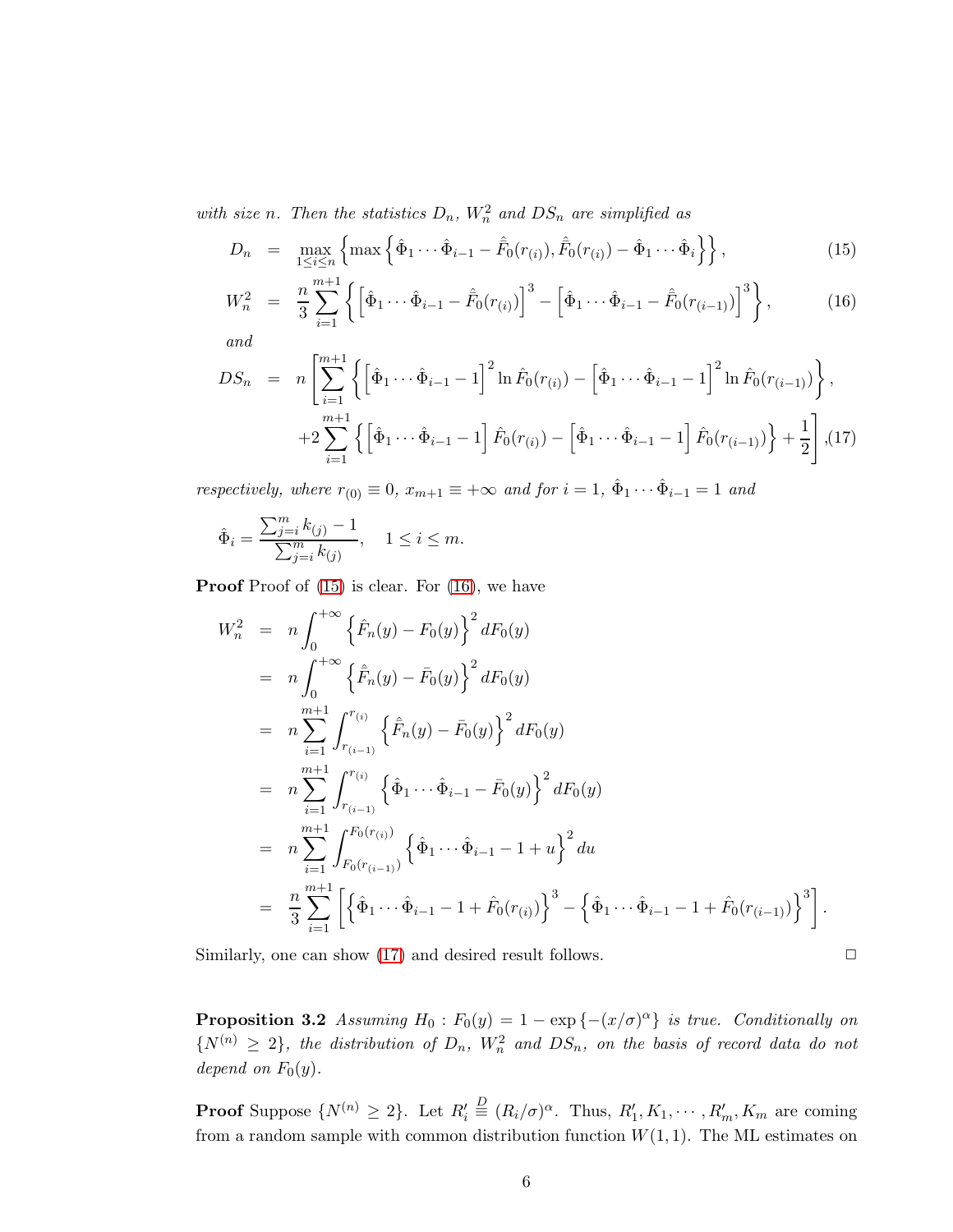the basis of  $R'_1, K_1, \cdots, R'_m, K_m$ , denoted by  $\hat{\alpha}'$  and  $\hat{\sigma}'$ , are obtained by solving [\(9\)](#page-3-2) and [\(10\)](#page-3-1) replacing  $r_i$  with  $r'_i$ . One can easily verify that  $\hat{\alpha} = \alpha \hat{\alpha}'$ . This implies that

$$
\hat{\sigma} = \left\{ \frac{1}{m} \sum_{i=1}^{m} K_i R_i^{\hat{\alpha}} \right\}^{\frac{1}{\hat{\alpha}}}
$$
  
\n
$$
= \left\{ \frac{1}{m} \sum_{i=1}^{m} K_i (\sigma R_i'^{1/\alpha})^{\hat{\alpha}} \right\}^{\frac{1}{\hat{\alpha}}}
$$
  
\n
$$
= \sigma \left\{ \frac{1}{m} \sum_{i=1}^{m} K_i (R_i')^{\hat{\alpha}/\alpha} \right\}^{\frac{1}{\hat{\alpha}}}
$$
  
\n
$$
= \sigma \left\{ \frac{1}{m} \sum_{i=1}^{m} K_i (R_i')^{\hat{\alpha}'} \right\}^{\frac{1}{\hat{\alpha}' \alpha}}
$$
  
\n
$$
= \sigma \left\{ \hat{\sigma}' \right\}^{\frac{1}{\hat{\alpha}' \alpha}}.
$$

Hence, the estimate of weibull distribution function is obtained as

$$
\hat{F}_0(x; \alpha, \sigma) = F_0(x; \hat{\alpha}, \hat{\sigma}) \n= 1 - \exp\left\{-\left(\frac{x}{\hat{\sigma}}\right)^{\hat{\alpha}}\right\} \n= 1 - \exp\left\{-\left(\frac{x}{\sigma \{\hat{\sigma}'\}^{1/\alpha}}\right)^{\alpha \hat{\alpha}'}\right\} \n= 1 - \exp\left\{-\left(\left[\frac{x}{\sigma}\right]^{\alpha} \frac{1}{\hat{\sigma}'}\right)^{\hat{\alpha}'}\right\} \n= 1 - \exp\left\{-\left(\frac{y}{\hat{\sigma}'}\right)^{\hat{\alpha}'}\right\} \n= \hat{F}^{\star}(y; \alpha, \sigma).
$$
\n(18)

Similarly to Liao and Shimokawa (1999), this equation indicates that  $\hat{F}_0(x; \alpha, \sigma)$  is independent of the "true values" of the parameters  $\alpha$  and  $\sigma$ . This implies that  $D_n$ ,  $W_n^2$  and  $DS_n$  is not depend on the "true value" of  $\alpha$  and  $\sigma$  when the parameters are estimated by the MLEs. The desired result follows.  $\Box$ 

Proposition [3.2](#page-5-1) clarifies that the distribution of  $D_n$ ,  $W_n^2$  and  $DS_n$ , on the basis of record data, can be calculated via simulation without loss of generality by using a weibull distribution with  $\alpha = \sigma = 1$ . Let  $D_{n,\gamma}$ ,  $W_{n,\gamma}^2$  and  $DS_{n,\gamma}$  denotes the  $\gamma$ -th quantile of the distribution of  $D_n$ ,  $W_n^2$  and  $DS_n$ , on the basis of record data, respectively. These tests rejects the null hypothesis  $H_0$ :  $F(x) = 1 - \exp\{- (x/\sigma)^{\alpha}\}\$ of size  $\gamma$ , if the used GOF statistic exceeds its corresponding  $(1 - \gamma)$ -th quantile. Table [1](#page-7-0) presents simulated critical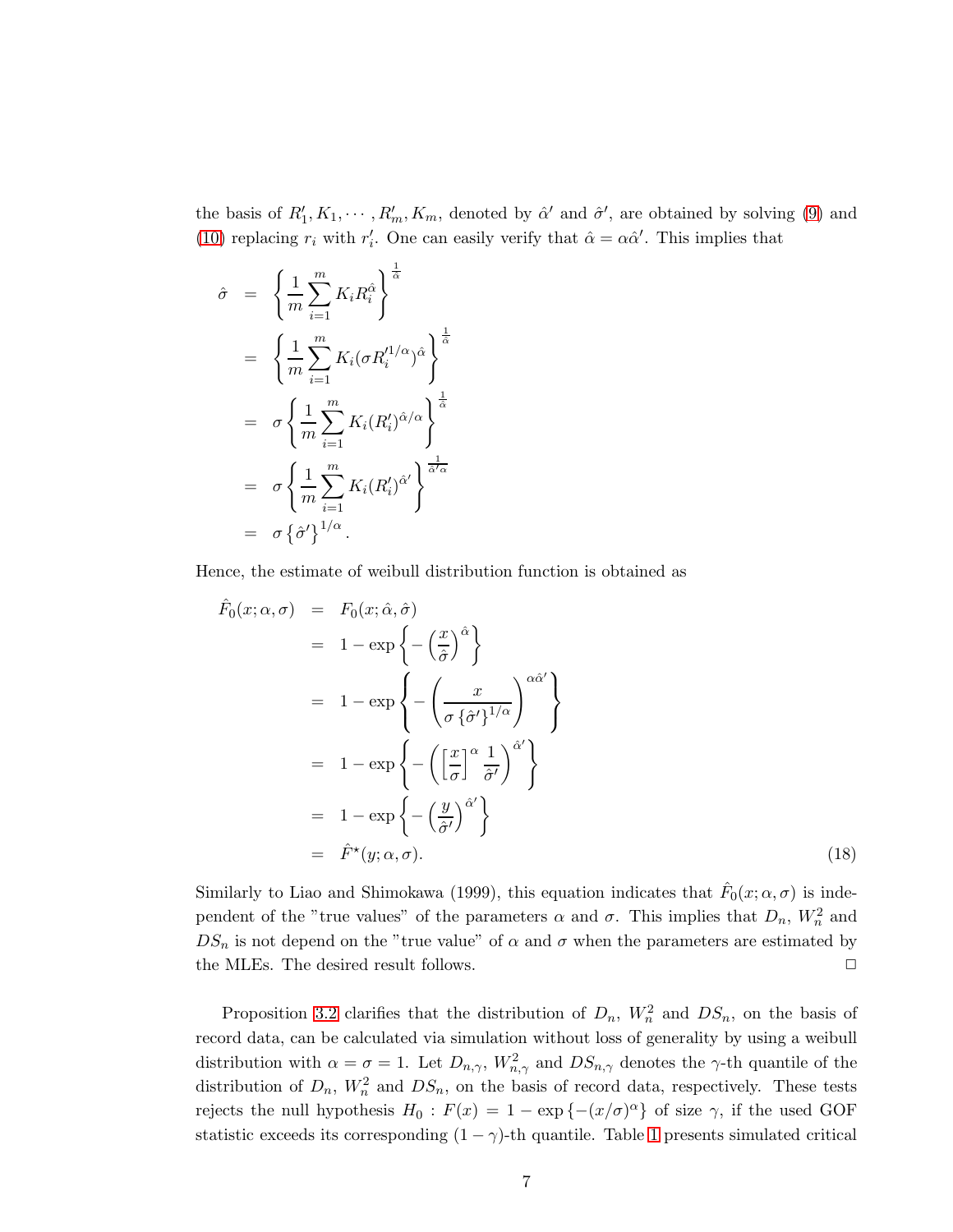| $\, n \,$ |                      |         |         |         | $\gamma$ |         |         |          |          |          |
|-----------|----------------------|---------|---------|---------|----------|---------|---------|----------|----------|----------|
|           |                      | 0.01    | 0.025   | 0.05    | 0.1      | 0.5     | 0.90    | 0.95     | 0.975    | 0.99     |
|           | $D_n$                | 0.1758  | 0.2008  | 0.2253  | 0.2584   | 0.4445  | 0.8093  | 0.8627   | 0.8846   | 0.8976   |
| 5         | $\boldsymbol{W}^2_n$ | 0.0108  | 0.0166  | 0.0252  | 0.0414   | 0.2749  | 0.8842  | 1.0706   | 1.1545   | 1.2063   |
|           | $DS_n$               | 0.3819  | 0.4546  | 0.4963  | 0.5499   | 1.0480  | 2.6889  | 3.8012   | 4.4511   | 4.9176   |
|           | $D_n$                | 0.1508  | 0.1646  | 0.1877  | 0.2372   | 0.5296  | 0.8854  | 0.9170   | 0.9361   | 0.9494   |
| 10        | $W_n^2$              | 0.0786  | 0.1354  | 0.2124  | 0.3524   | 0.9664  | 2.3140  | 2.5707   | 2.7348   | 2.8530   |
|           | $DS_n$               | 0.9747  | 1.0608  | 1.1891  | 1.4090   | 2.4504  | 8.9519  | 11.5462  | 13.7890  | 15.8577  |
|           | $D_n$                | 0.0858  | 0.1047  | 0.1394  | 0.2109   | 0.6430  | 0.9322  | 0.9502   | 0.9611   | 0.9704   |
| 20        | $W_n^2$              | 0.7155  | 0.9951  | 1.1811  | 1.3369   | 3.1507  | 5.4022  | 5.7196   | 5.9185   | 6.0919   |
|           | $DS_n$               | 2.7572  | 3.1844  | 3.5657  | 4.0448   | 8.1438  | 26.5699 | 31.9874  | 36.4863  | 41.5800  |
|           | $D_n$                | 0.0451  | 0.0676  | 0.1067  | 0.1863   | 0.7763  | 0.9663  | 0.9743   | 0.9797   | 0.9846   |
| 50        | $W_n^2$              | 3.4983  | 3.6557  | 3.7911  | 3.9573   | 11.4929 | 15.0385 | 15.4166  | 15.6718  | 15.9096  |
|           | $DS_n$               | 10.9018 | 11.6437 | 12.3496 | 13.4346  | 38.7320 | 98.0011 | 110.7805 | 121.8708 | 135.2813 |

<span id="page-7-0"></span>Table 1: Percentiles of  $D_n$ ,  $W_n^2$  and  $DS_n$  for GOF of weibull model.

values provided by a Monte-Carlo method. For this task, MC simulation provides the total sets of  $M = 100,000$  record samples and the values of  $D_n$ ,  $W_n^2$  and  $DS_n$  are calculated and increasingly ordered. Then the critical values of  $D_n$ ,  $W_n^2$  and  $DS_n$  for some significant level were calculated.

# <span id="page-7-1"></span>4 GOF for exponential model

As mentioned earlier, the model  $W(\alpha, \sigma)$  reduces to  $Exp(\sigma)$  model when  $\alpha = 1$ . Therefore, in this case, testing the hypothesis  $H_0 : X \sim Exp(\sigma)$  against the alternative  $H_1 : X \sim$  $W(\alpha, \sigma)$  is equivalent to testing  $H_0: \alpha = 1$  against the alternative  $H_1: \alpha \neq 1$ . We could not find a UMP test of size  $\gamma$  ( $0 < \gamma < 1$ ) for this hypothesis testing problem. We leave it as an open problem. Therefore, we used the generalized likelihood ratio (GLR) procedure in order to test these hypotheses. From [\(3\)](#page-1-0), [\(4\)](#page-1-1) and [\(7\)](#page-3-3), likelihood ratio statistic for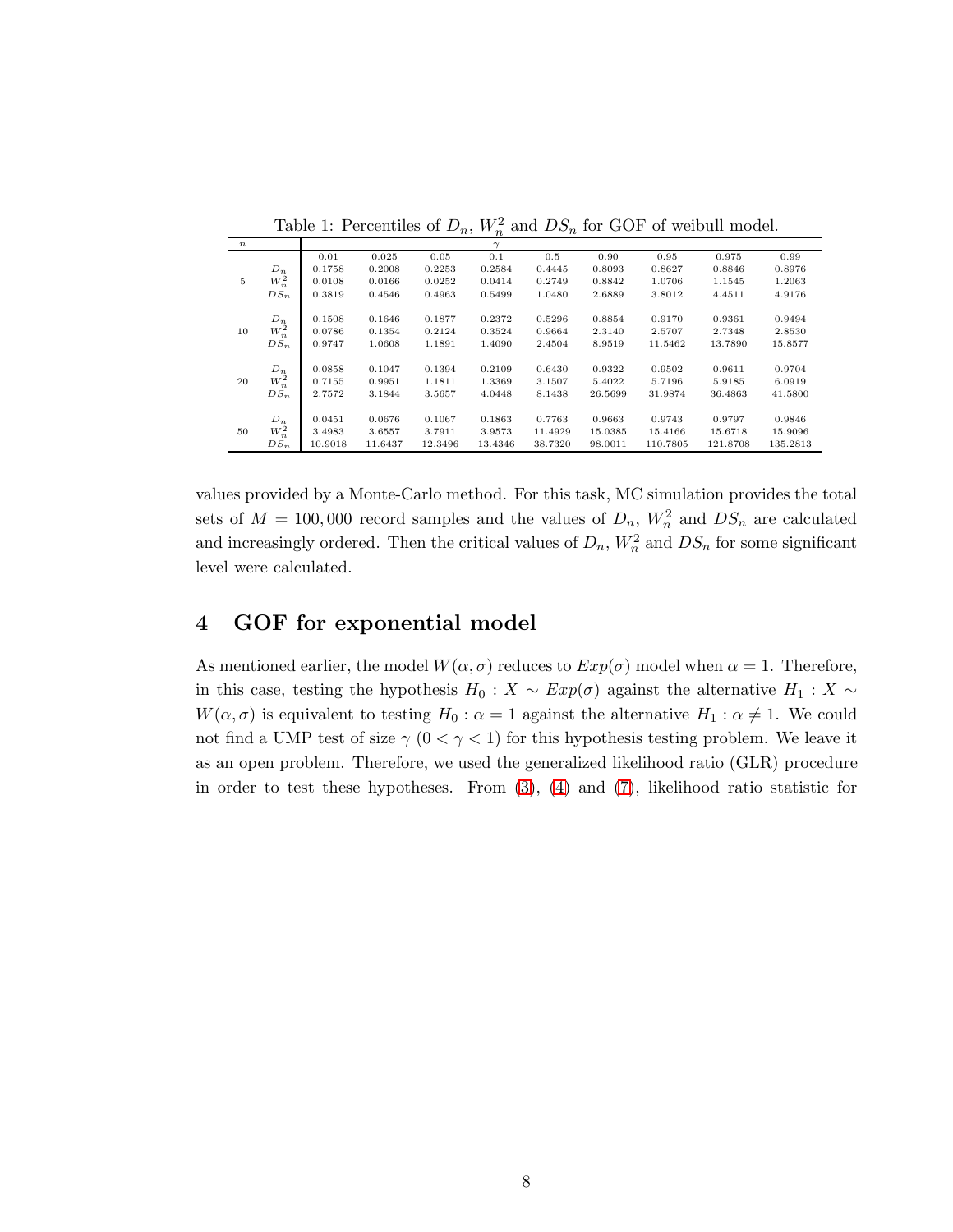testing  $H_0$ :  $\alpha = 1$  against the alternative  $H_1$ :  $\alpha \neq 1$  is given by

$$
\Lambda = \frac{\sup_{H_0} L}{\sup_{H_1} L}
$$
\n
$$
= \frac{1}{\hat{\sigma}_0^m} \exp\left\{-\frac{1}{\hat{\sigma}_0} \sum_{i=1}^m k_i r_i\right\} \left(\frac{\hat{\alpha}^m}{\hat{\sigma}^{m\hat{\alpha}}} \left\{\prod_{i=1}^m r_i\right\}^{\hat{\alpha}-1} \exp\left\{-\frac{1}{\hat{\sigma}^{\alpha}} \sum_{i=1}^m k_i r_i^{\hat{\alpha}}\right\}\right)^{-1}
$$
\n
$$
= \left(\frac{m}{\sum_{i=1}^m k_i r_i}\right)^m \exp\{-m\} \left(\frac{\hat{\alpha}^m}{\hat{\sigma}^{m\hat{\alpha}}} \left\{\prod_{i=1}^m r_i\right\}^{\hat{\alpha}-1} \exp\{-m\}\right)^{-1}
$$
\n
$$
= \left(\frac{m}{\sum_{i=1}^m k_i r_i}\right)^m \left(\frac{\hat{\alpha}^m}{\hat{\sigma}^{m\hat{\alpha}}} \left\{\prod_{i=1}^m r_i\right\}^{\hat{\alpha}-1}\right)^{-1}
$$
\n
$$
= \left(\frac{m}{\sum_{i=1}^m k_i r_i}\right)^m \hat{\sigma}^{m\hat{\alpha}} \left(\hat{\alpha}^m \left\{\prod_{i=1}^m r_i\right\}^{\hat{\alpha}-1}\right)^{-1}
$$
\n
$$
= \left(\frac{\sum_{i=1}^m k_i r_i^{\hat{\alpha}}}{\sum_{i=1}^m k_i r_i}\right)^m \left(\hat{\alpha}^m \left\{\prod_{i=1}^m r_i\right\}^{\hat{\alpha}-1}\right)^{-1}
$$
\n(19)

where  $\hat{\alpha}$  is obtained by solving equation [\(10\)](#page-3-1) and is the maximum likelihood estimation of  $\alpha$  under  $H_1$  while  $\hat{\sigma}_0$  is the ML estimate of  $\sigma$  under  $H_0$  and is given by  $\sum_{i=1}^m K_i R_i/n$ .

**Proposition 4.1** *When*  $\sigma$  *is unknown, critical region of the GLR test of level*  $\gamma$  *for testing*  $H_0: \alpha = 1$  *against the alternative*  $H_1: \alpha \neq 1$  *is given by* 

$$
C = \left\{ (\mathbf{r}, \mathbf{k}) : \left( \frac{\sum_{i=1}^{m} k_i r_i^{\hat{\alpha}}}{\sum_{i=1}^{m} k_i r_i} \right)^m \left( \hat{\alpha}^m \left\{ \prod_{i=1}^{m} r_i \right\}^{\hat{\alpha}-1} \right)^{-1} < C^{\star} \right\},\tag{20}
$$

 $\hat{\alpha}$  *is the maximum likelihood estimation of*  $\alpha$  *under*  $H_1$  *and*  $C^*$  *is obtained from the size restriction*

$$
\gamma = P_{\alpha=1} \left( \left( \frac{\sum_{i=1}^{m} k_i r_i^{\hat{\alpha}}}{\sum_{i=1}^{m} k_i r_i} \right)^m \left( \hat{\alpha}^m \left\{ \prod_{i=1}^{m} r_i \right\}^{\hat{\alpha}-1} \right)^{-1} < C^{\star} \right). \tag{21}
$$

Under  $H_0$ , it can be shown that  $-2 \ln \Lambda$  has an asymptotic chi-square distribution with one degree of freedom when *n*, sample size, goes to infinity, thus  $C^* \approx \exp\left\{-\frac{1}{2}\right\}$  $\frac{1}{2}\chi_{1,1-\gamma}\},\,$ where  $\chi_{v,p}$  is the p-th quantile of a chi-square distribution with v degrees of freedom.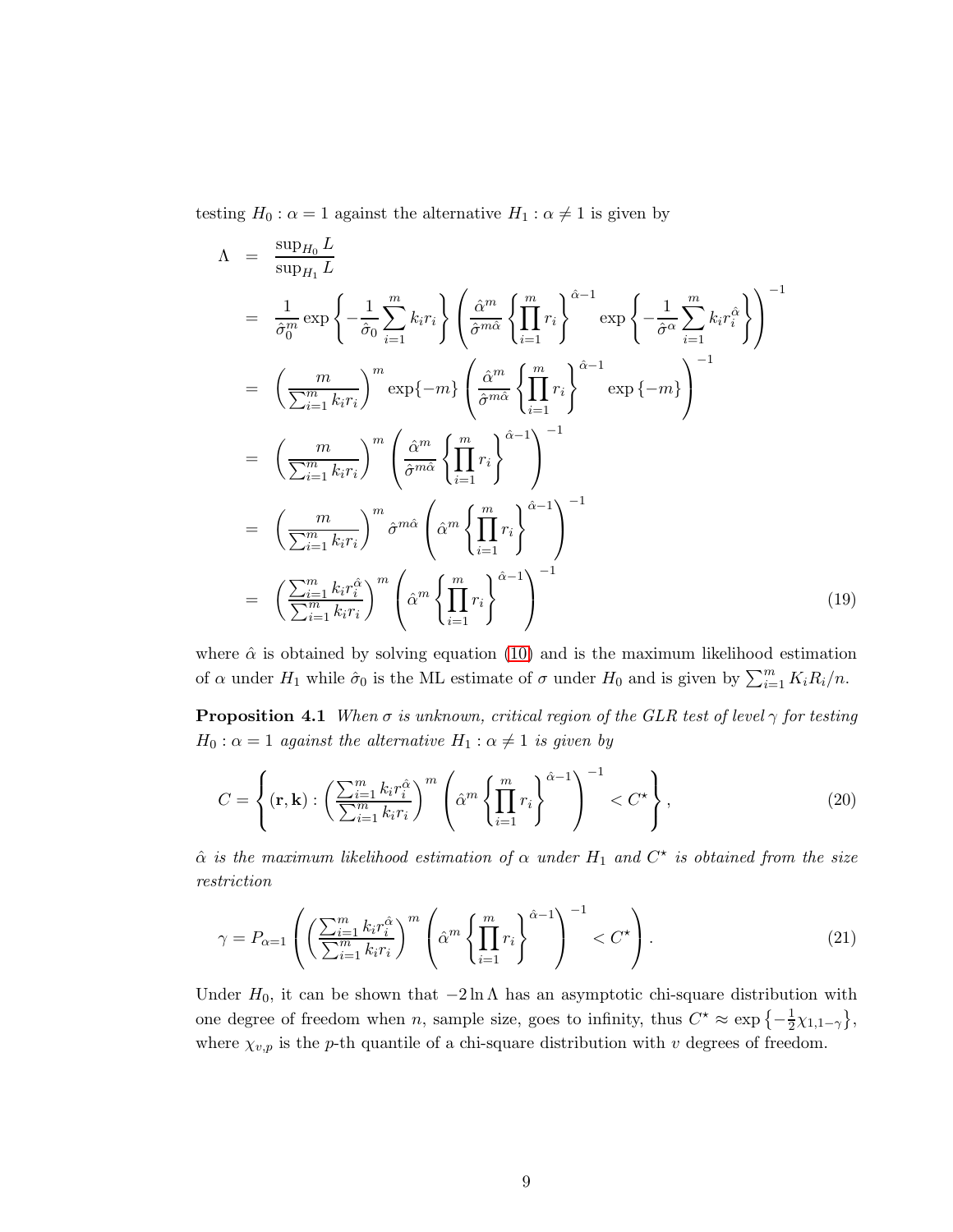Table 2: Times (in minutes) between 48 consecutive calls.

<span id="page-9-0"></span>

|  | 1.34 0.14 0.33 1.68 1.86 1.31 0.83 0.33                 |  |  |  |
|--|---------------------------------------------------------|--|--|--|
|  | 2.20 0.62 3.20 1.38 0.96 0.28 0.44 0.59                 |  |  |  |
|  | 0.25 0.51 1.61 1.85 0.47 0.41 1.46 0.09                 |  |  |  |
|  | 2.18 0.07 0.02 0.64 0.28 0.68 1.07 3.25                 |  |  |  |
|  | 0.59 2.39 0.27 0.34 2.18 0.41 1.08 0.57                 |  |  |  |
|  | $0.35$ $0.69$ $0.25$ $0.57$ $1.90$ $0.56$ $0.09$ $0.28$ |  |  |  |

<span id="page-9-1"></span>Table 3: Record data arising from times (in minutes) between 48 consecutive calls.

|  |  | $i \quad 1 \quad 2 \quad 3 \quad 4 \quad 5$ |  |
|--|--|---------------------------------------------|--|
|  |  | $R_i$ 1.34 0.14 0.09 0.07 0.02              |  |
|  |  | $K_i$ 1 22 2 1 22                           |  |

# 5 Illustrative examples

#### Example 1

Table [2](#page-9-0) shows the times between 48 (in minutes) consecutive telephone calls to a company's switchboard, as presented by Castillo *et. al.* (2005). Assuming that the times between the consecutive telephone calls follow the exponential distribution  $Exp(\sigma)$ , Castillo et. al. (2005) obtained the MLE of  $\sigma$  based on the complete data as  $\hat{\sigma}_C = 0.934$ . The corresponding record data, obtained from these complete data, are presented in Table [3.](#page-9-1) By assuming  $Exp(\sigma)$ -model, the MLE of  $\sigma$  on the basis of record data is obtained to be  $\hat{\sigma}_0 = 1.022$  while by assuming  $W(\alpha, \sigma)$ -model, from [\(9\)](#page-3-2) and [\(10\)](#page-3-1), MLEs of  $\alpha$  and  $\sigma$  is obtained as  $\hat{\alpha} = 1.1815$  and  $\hat{\sigma} = 0.8181$ , respectively. To calculate the GOF statistics, Table [4](#page-9-2) is useful. From Table [4,](#page-9-2) we conclude that

$$
D_n = 0.6979
$$
,  $W_n^2 = 5.5140$   $DS_n = 8.8604$ 

Letting  $\gamma = 0.05$ , from Table [1,](#page-7-0) three approaches lead to accept Weibull model for this data. For testing exponential model against the alternative Weibull model, GLR statistics

|          |                                        |       |             |           |                 | Table 4: GUF from times between 48 consecutive calls.                                                     |                                                                           |
|----------|----------------------------------------|-------|-------------|-----------|-----------------|-----------------------------------------------------------------------------------------------------------|---------------------------------------------------------------------------|
| $\imath$ | $r_i$                                  | $k_i$ | $r_{(i)}$   | $k_{(i)}$ |                 | $\Phi_i$ $F_n(r_{(i)}) = \Phi_1 \cdots \Phi_i$                                                            | $F_0(r_{(i)}) = \exp\{-\frac{(r_{(i)}/\hat{\sigma})^{\hat{\alpha}}}{2}\}$ |
|          | $1 \t1.34 \t1$                         |       | $0.02 \ 22$ |           |                 | $\frac{48-1}{48}$ $\frac{47}{48}$ = 0.9792                                                                | 0.9876                                                                    |
|          |                                        |       |             |           |                 | 2 0.14 22 0.07 1 $\frac{26-1}{26}$ $\frac{47}{48} \times \frac{25}{26} = 0.9415$                          | 0.9467                                                                    |
|          | 3 0.09 2 0.09 2                        |       |             |           |                 | $\frac{25-1}{25}$ $\frac{47}{48} \times \frac{25}{26} \times \frac{24}{25} = 0.9038$                      | 0.9290                                                                    |
|          | $4\quad 0.07\quad 1$                   |       | $0.14$ 22   |           |                 | $\frac{23-1}{23}$ $\frac{47}{48} \times \frac{25}{26} \times \frac{24}{25} \times \frac{22}{23} = 0.8646$ | 0.8832                                                                    |
|          | $5\quad 0.02\quad 22\quad 1.34\quad 1$ |       |             |           | $\frac{1-1}{1}$ | $\theta$                                                                                                  | 0.1667                                                                    |

<span id="page-9-2"></span>Table 4: GOF from times between 48 consecutive calls.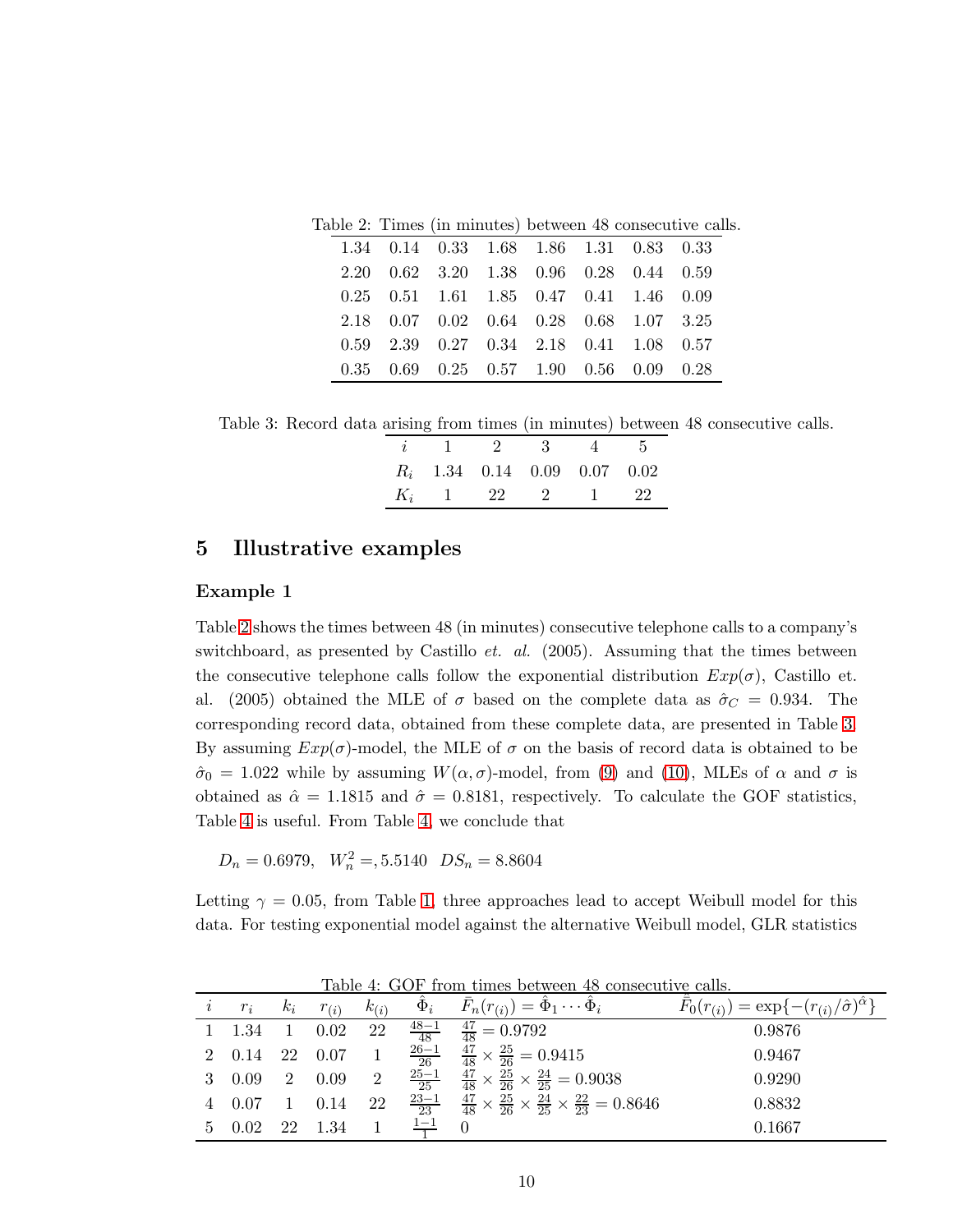

<span id="page-10-0"></span>Figure 1: Contour plot of likelihood function [\(7\)](#page-3-3) on the basis of data in Table [3.](#page-9-1)

<span id="page-10-1"></span>

| Table 5: Successive minima, plane 7914. |  |                                     |  |  |
|-----------------------------------------|--|-------------------------------------|--|--|
|                                         |  | $i \quad 1 \quad 2 \quad 3 \quad 4$ |  |  |
|                                         |  | $R_i$ 50 44 22 3                    |  |  |
|                                         |  | $K_i$ 1 3 2 18                      |  |  |

is obtained as

$$
\Lambda = \left(\frac{\sum_{i=1}^{m} k_i r_i^{\hat{\alpha}}}{\sum_{i=1}^{m} k_i r_i}\right)^m \left(\hat{\alpha}^m \left\{\prod_{i=1}^{m} r_i\right\}^{\hat{\alpha}-1}\right)^{-1} = 1.4765,
$$

or,  $-2 \ln \Lambda = 0.3896630654$  which gives the  $p-value = 0.5324766591$ . This supports exponential assumption by Castillo et. al. (2005). A graph of likelihood function is given in Figure [1.](#page-10-0)

### Example 2

Samaniego and Whitaker (1986) presented record data arising from successive failure times of air conditioning units in Boeing aircraft on plan 7914 consists of  $n = 24$  failure times. The data is given in Table [5.](#page-10-1) They approximated these data by  $Exp(\sigma)$ -model and estimated the mean life  $\sigma$  as  $\hat{\sigma}_0 = 70$ . Under  $W(\alpha, \sigma)$ -model, the MLEs of  $\alpha$  and  $\sigma$  are obtained as

 $\hat{\alpha} = 1.598743046, \quad \hat{\sigma} = 51.42746441,$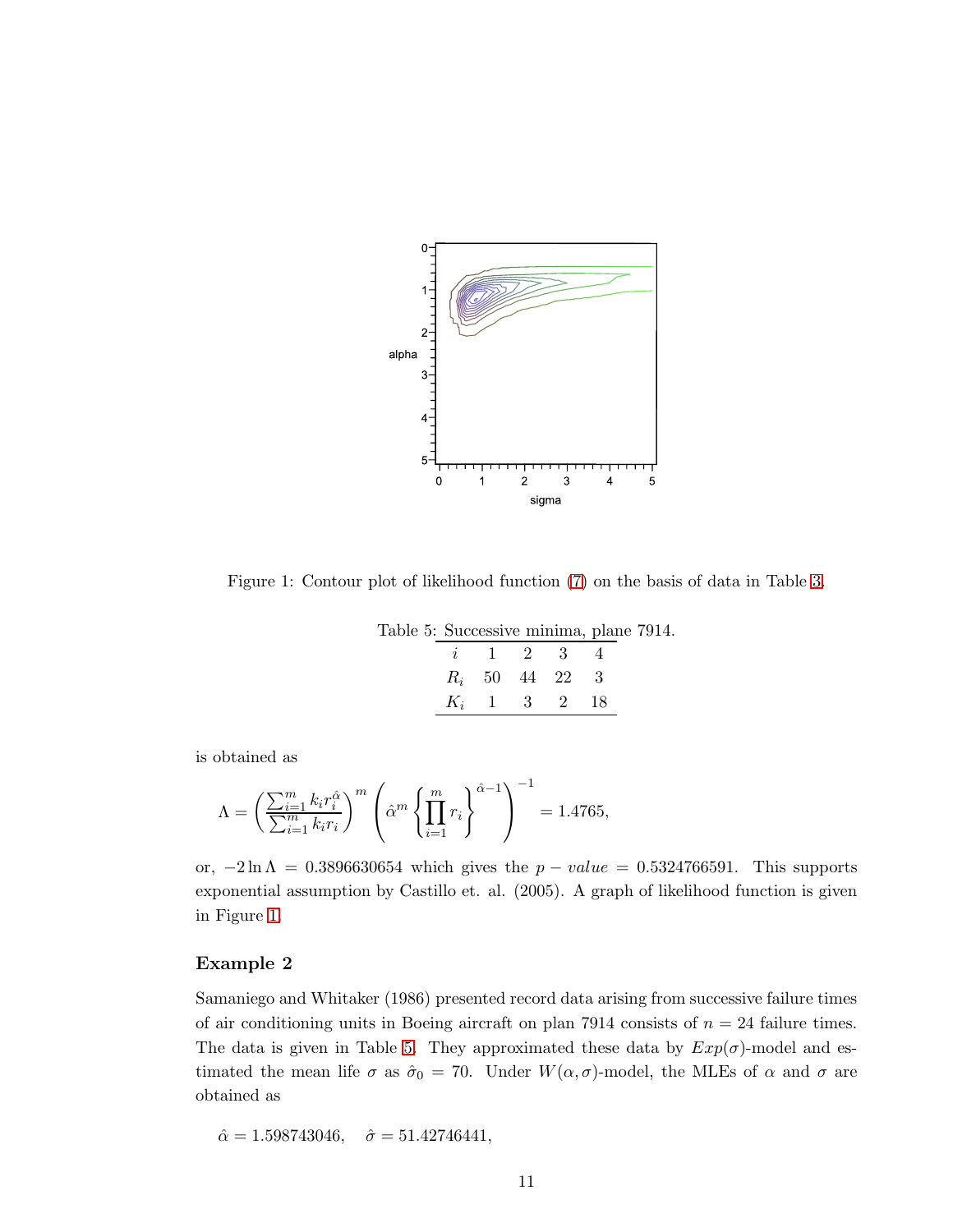

Figure 2: Contour plot of likelihood function [\(7\)](#page-3-3) on the basis of data in Table [5](#page-10-1)

<span id="page-11-1"></span><span id="page-11-0"></span>

|  | Table 6: Simulated record data from $W(\alpha = 4, \sigma = 1)$ . |  |  |
|--|-------------------------------------------------------------------|--|--|
|  | $i \quad 1 \quad 2 \quad 3 \quad 4$                               |  |  |
|  | $R_i$ 0.879 0.765 0.735 0.220                                     |  |  |
|  | $K_i$ 3 2 2 2 2 2                                                 |  |  |

respectively. Therefore,  $-2 \ln \Lambda = 1.580279376$  which gives the  $p-value = 0.2087204561$ . This supports exponential assumption by Samaniego and Whitaker (1986). A graph of likelihood function is given in Figure [2.](#page-11-0)

### Example 3

Samaniego and Whitaker (1988) simulated a random sample with size  $n = 30$  from  $W(\alpha =$  $4, \sigma = 1$ )-model and record data arising from this sample is presented in Table [6.](#page-11-1) Assuming  $Exp(\sigma)$ -model, MLE of the mean life  $\sigma$  is  $\hat{\sigma}_0 = 2.67425000$ . By assuming  $W(\alpha, \sigma)$ -model, the MLEs of  $\alpha$  and  $\sigma$  are obtained as

 $\hat{\alpha} = 3.316071956, \quad \hat{\sigma} = 0.9728468503,$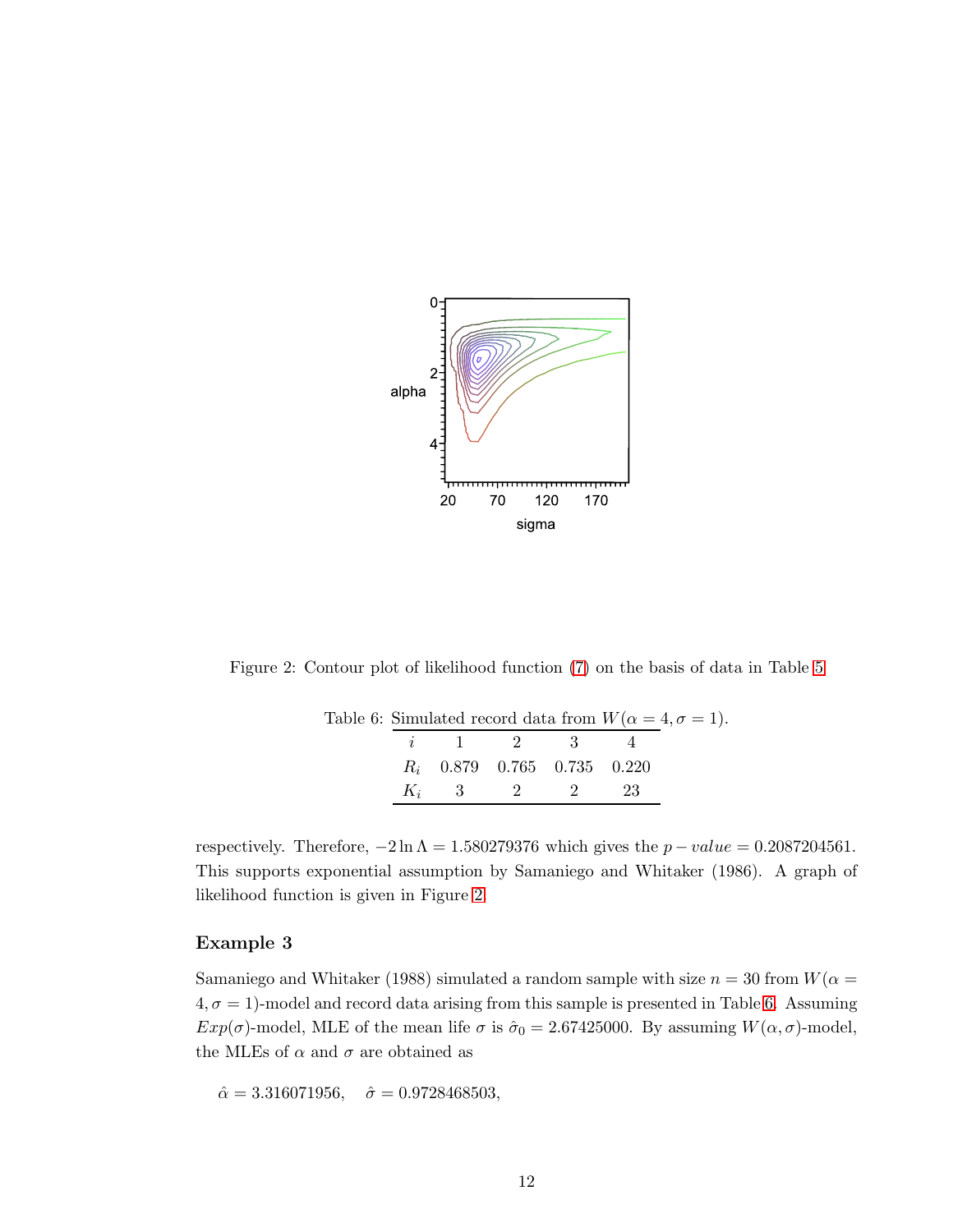

<span id="page-12-0"></span>Figure 3: Contour plot of likelihood function [\(7\)](#page-3-3) on the basis of data in Table [6](#page-11-1)

respectively. Therefore,  $-2 \ln \Lambda = 7.911804336$  which gives the  $p-value = 0.0049113232$ . This supports departure from exponential assumption. A graph of likelihood function is given in Figure [3.](#page-12-0)

## 6 Concluding Remarks

In this paper, Kolmogorov-Smirnov and Cramer-von Misses type goodness of fit tests as well as a new weighted statistics for record data were proposed. These statistics were used to goodness of fit test for Weibull model. We suggest the following discipline to analyze record data: First step is to test weibull model using the proposed GOF tests in Section [3.](#page-4-2) Were it accepted, GLR test in Section [4](#page-7-1) for the exponentially model. Use the statistical procedures for record data arising from exponential model provided that the exponential model were accepted. See Samaniego and Whitaker (1986), Arnold *et. al.* (1998), Doostparast (2009), Doostparast and Balakrishnan (2010). If the exponentially was rejected, one can use the results of Hoinkes and Padgett (1994). If the weibull model was rejected, one can use the non-parametric results of Samaniego and Whitaker (1988).

Following Samaniego and Whitaker (1988), one can consider the problem when the available data are arising from L sequence of random variables. More precisely, assume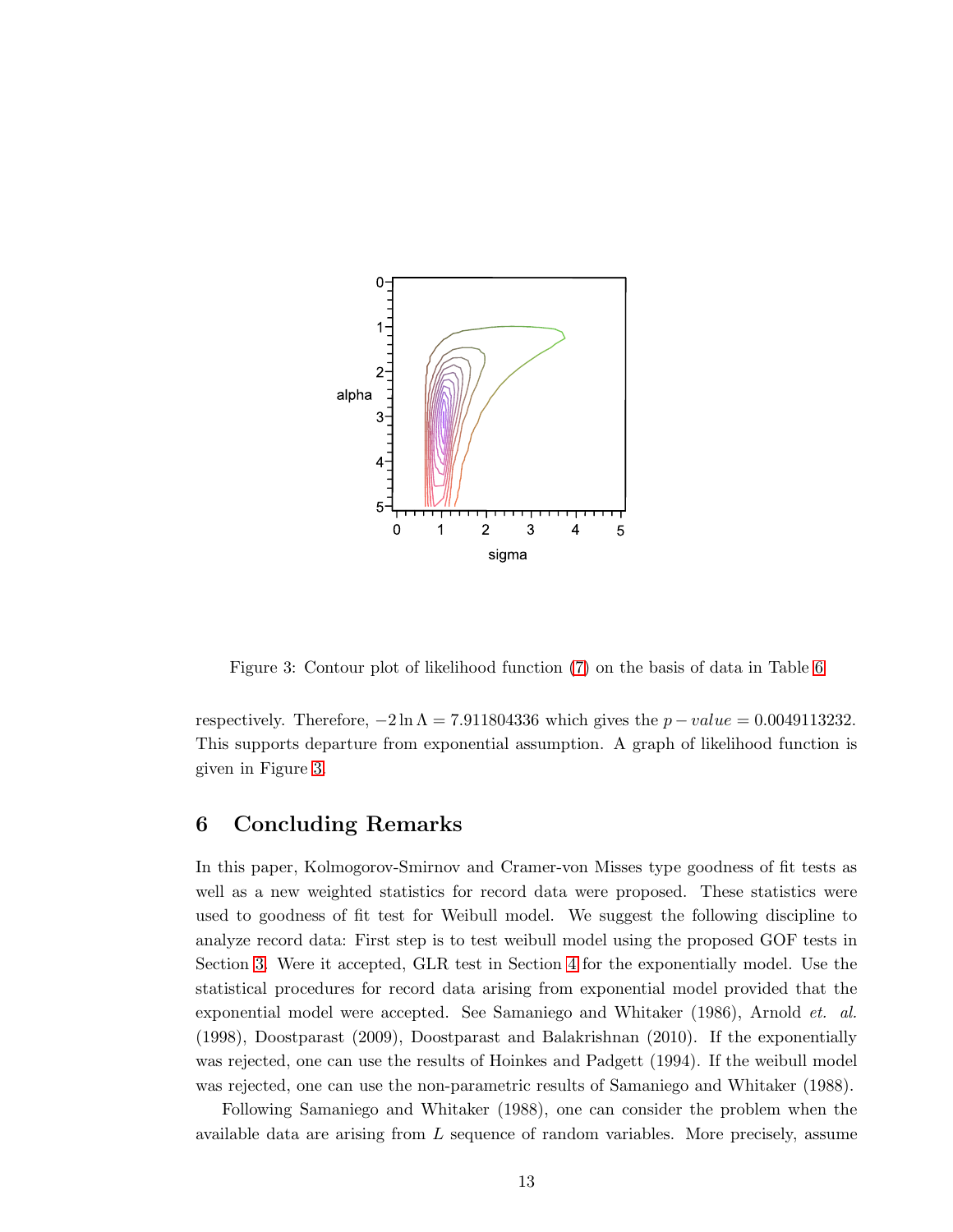that L independent samples

$$
Y_{i1}, Y_{i2}, \cdots, Y_{i,n_i}, \quad 1 \leq i \leq L,
$$

each of size  $n_i$ , are obtained sequentially from F. The resulting records are  $R_{i1}, K_{i1}, \cdots$ ,  $R_{im_i}, K_{im_i}$  for  $i = 1, 2, \cdots, L$  where  $K_{im_i} = n_i - \sum_{j=1}^{m_i-1} K_{ij}$ . Similarly, the NPMLE of the survival function at point  $t$  is obtained as

$$
\hat{F}(t) = \prod_{i:r_{(i)} \le t} \frac{\sum_{j=i}^{m^*} k_{(j)} - 1}{\sum_{j=i}^{m^*} k_{(j)}},
$$
\n(22)

where  $m^* = \sum_{i=1}^L m_i$ ,  $\{r_{(i)}, i = 1, 2, \cdots, m^*\}$  be the order observed record values in the L samples combined and  $\{k_{(i)}, i = 1, 2, \cdots, m^*\}$  the induced order statistics for the associated  $k_{ij}$ . To carry out the impact of L on the power of the GOF tests, one can conduct a simulation study.

## References

- [1] Arnold, B. C., Balakrishnan, N. and Nagaraja, H. N., *Records*, John Wiley & Sons, New York (1998)
- [2] Balakrishnan, N. and Basu, A. P. (Eds.), *Exponential Distribution: Theory, Methods and Applications*, Taylor & Francis, Newark, New Jersey (1995)
- [3] Balakrishnan, N. and Cohen, A. C., *Order Statistics and Inference: Estimation Methods*, Academic Press, Boston.
- [4] Castillo, F., Hadi, A. S., Balakrishnan, N. and Sarabia, J. M., *Extreme Value and Related Models with Applications in Engineering and Science*, John Wiley & Sons, Hoboken New Jersey (2005)
- [5] Cohen, A. C., *Censoring and Truncation: Theory and Methods*, Marcel Dekker, New York (1991)
- [6] Doostparast, M., A note on estimation based on record data, *Metrika*, 69, 69–80 (2009)
- [7] Doostparast, M. and Balakrishnan, Optimal sample size for record data and associated cost analysis for exponential distribution, *Journal of Statistical Computation and Simulation*, to appear (2010)
- [8] Gulati, S. and Padgett,W. J., *Parametric and Nonparametric Inference from Record-Breaking Data* , Springer-Verlag, New York, Inc. (2003)